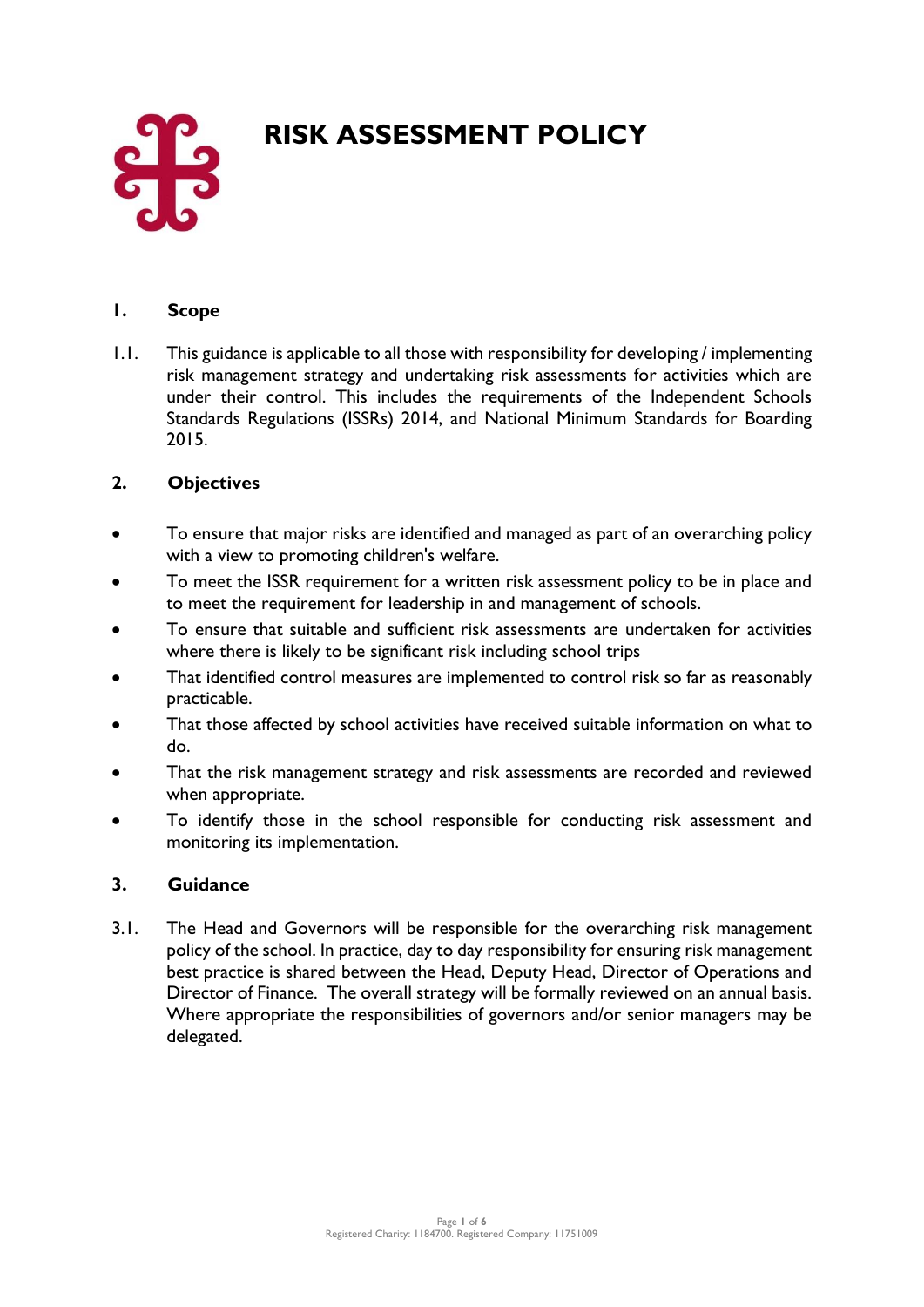- 3.2. Key risks identified and needing management include:
- pupil supervision (including safeguarding and welfare requirements). This will be managed by the designated safeguarding lead ("DSL") and will also cover a range of responsibilities outside safeguarding;
- school trips;
- management of visitors on school premises
- fire and emergencies;
- management of hazardous substances;
- use of hazardous equipment e.g. in Design Technology or Art;
- the suitability of staff to undertake designated roles and checks to ensure that they are suitable including staff not employed by the school who work with pupils on another site.
- 3.3. Risk areas which are not directly related to health and safety, including but not limited to:
	- Financial;
	- recruitment procedures including governing body oversight;
	- reputational;
	- terrorism, including the prevention of fundamentalism and extremism;
	- pupil self-harming;
	- security, specifically in boarding.

#### **4. What is a risk assessment?**

- 4.1. A risk assessment is a tool for conducting a formal examination of the harm or hazard to people (or an organisation) that could result from a particular activity or situation.
- A hazard is something with the potential to cause harm.
- A risk is an evaluation of the probability (or likelihood) of the hazard occurring & the estimated severity.
- A <u>risk assessment</u> is the resulting assessment of the probability and severity of the outcome. (e.g. loss of life, destruction of property)
- Risk control measures are the measures and procedures that are put in place in order to minimise the consequences of unfettered risk (e.g. staff training, clear work procedures, preliminary visits, warning signs, barriers and insurance).
- 4.2. Risk assessments can be used to identify the potential hazards to people (slipping, falling), property (fire), strategic (reputation, loss of pupils, impact on development), financial (falling pupil rolls), compliance (child protection issues) and environmental (asbestos, Legionella).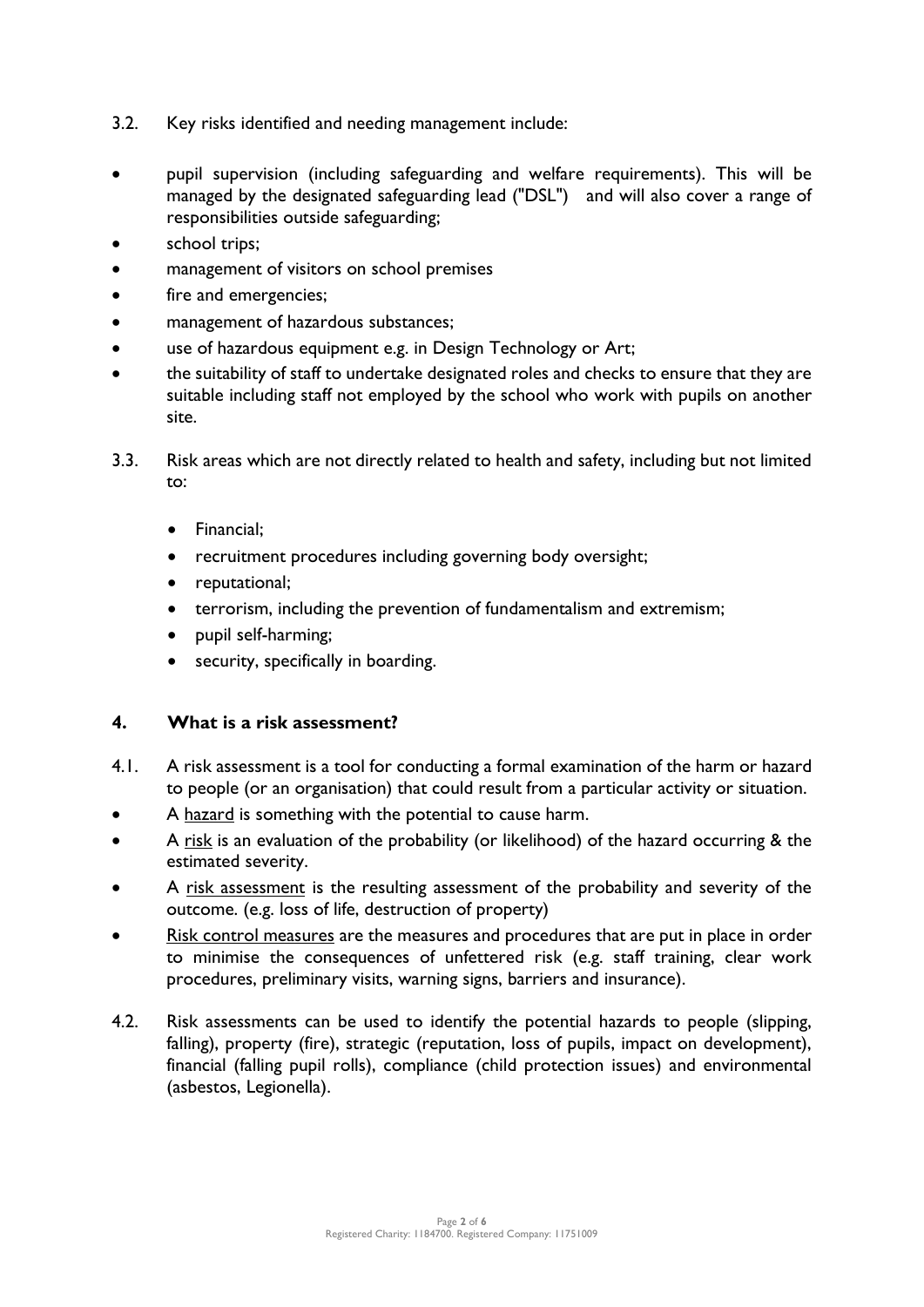## **5. What should a Risk Assessment contain?**

- 5.1. The risk assessment process will consist of the process or activity owner considering the following six steps:
- what could go wrong;
- who might be harmed;
- how likely is it to go wrong;
- how serious would it be if it did;
- what are you going to do to stop it;
- how are you going to check that your plans are working.
- 5.2. Pro-forma templates for Risk Assessments are held on the School's Safety Management System and can be found in share point by clicking the link below:

**PE[Risk Assessment template -](https://downsideschool.sharepoint.com/:x:/s/Information/EQgLCYL_cRhOjaAkQpzXJiEBx8sCMbVyMNM_BfExT3YF1Q?e=4wZrBc) New format.xlsx** 

### **6. When should a Risk Assessment be reviewed?**

- When a new risk is identified.
- When there are changes to the activity.
- After a near miss or accident.
- When there are changes to the type of people involved in the activity.
- When there are changes in good practice.
- When there are legislative changes.
- Annually if for no other reason.

### **7. Who is responsible for Risk Assessments?**

- 7.1. The School's strategic system for risk management is the Goat Risk Management Solution. The risk management strategy includes the assignment of roles to competent persons (either internal or external) and associated training is provided.
- 7.2. The Goat system contains five overarching primary areas of risk management:

| Area                                       | <b>Designated Officer/s</b>             |
|--------------------------------------------|-----------------------------------------|
| Governance                                 | <b>School Governors</b>                 |
| <b>Reputation and External Environment</b> | <b>Head and Governors</b>               |
| <b>Finance and Change</b>                  | Head, Director of Finance and Governors |
| Operational                                | Director of Operations, Deputy Head and |
|                                            | Governors                               |
| Compliance                                 | Director of Operations, Deputy Head and |
|                                            | Governors                               |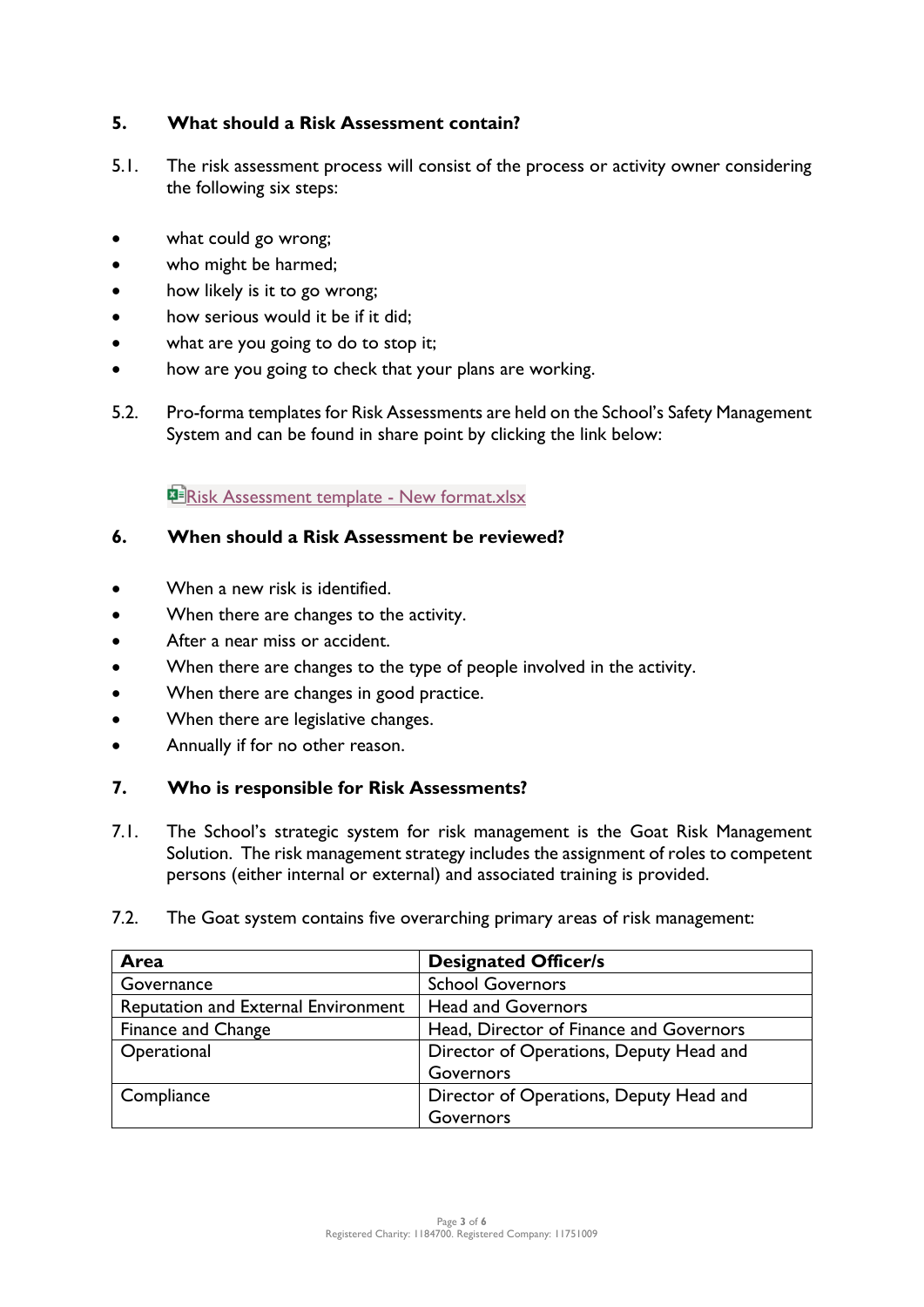- 7.3. This guidance is applicable to general risk assessment. Where specialist skills are required, e.g. asbestos, fire, water quality and hazardous substances, there is separate policy guidance in place. Teaching area risk assessment checklists are also in place for guidance.
- 7.4. The Senior Leadership Team designated officers are responsible for the overall implementation of the risk assessment policy, however day to day monitoring and oversight is delegated to the Heads of Department, Boarding House Masters and Mistresses, Co-curricular leads, Head of Building and Engineering, and Head of Facilities Management as the key process owners responsible for their subject area risk assessments and sign off.
- 7.5. All staff are responsible for taking reasonable care of their own safety, together with that of pupils and visitors. They are responsible for cooperating with the Head, the Health & Safety Co-ordinator and other members of the Senior Leadership Team in order to enable the Governors to comply with their Health & Safety duties. Finally, all members of staff are responsible for reporting any risks or defects to the Health & Safety Co-ordinator.
- 7.6. Competent advisors have been appointed to provide training and expertise to all staff in risk assessments, and the Health & Safety Co-ordinator is also available to assist on a day to day level. Specialist training is given to those whose work requires it.
- 7.7. The Health & Safety Co-ordinator will be responsible for the management of the risk register containing all Health & Safety risk assessments, who is responsible for them and their last review date. These shall be uploaded onto the School's Safety Management System, held on a group shared drive.
- 7.8. This policy should be reviewed annually by the Health & Safety Committee before being referred to the Head and the Senior Leadership Team.

### **8. What areas require Risk Assessments?**

- 8.1. There are numerous activities carried out in the school, each of which requires its own separate risk assessment. The most important of these cover:
- Fire safety, procedures and risk assessments
- Educational visits and trips

Separate model documents cover both of these areas mentioned above. However, risk assessments are also needed for many other areas, including: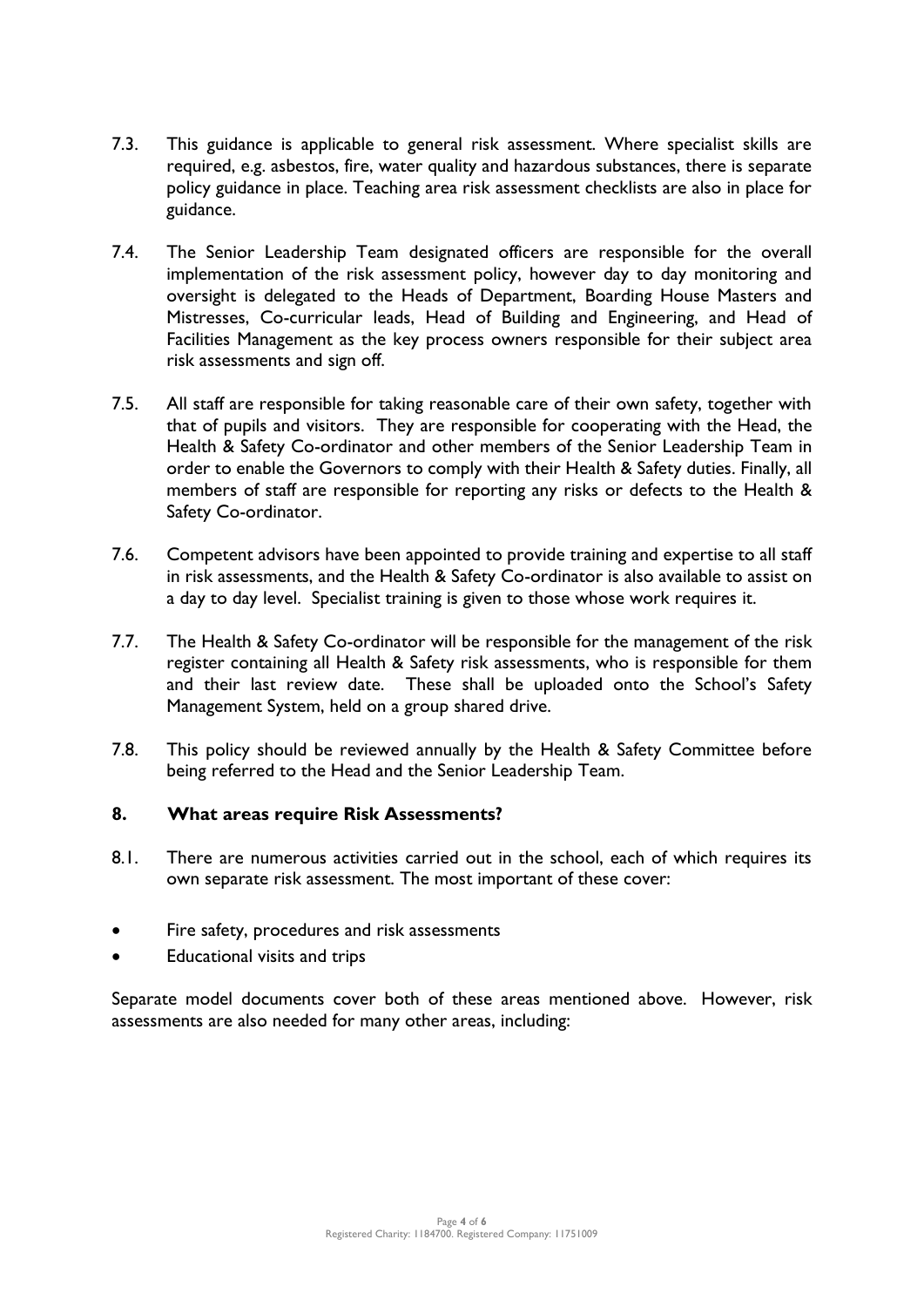## **Educational**

- Science experiments
- Design and Technology
- Sport and PE activity
- Duke of Edinburgh award
- Art
- CCF
- Music
- General classroom
- School trips
- Drama & Theatre

Within the school, we make use of model or generic risk assessments, for our educational activities and visits. We subscribe to the CLEAPSS Advisory Service that provides model risk assessments for our lessons in Science and Design and Technology. We provide professional training courses for both teachers and technicians who work in Science and D&T. All teaching staff and technicians receive regular induction and refresher training in risk assessments tailored to their specific areas.

## **Support**

- Catering and cleaning
- **Security**
- Maintenance
- Grounds / traffic management
- Office
- Site visitors

## **9. Accident Reporting**

9.1. The Health & Safety Co-ordinator is responsible for reporting and recording any notifiable accident that occurs on school premises to a pupil, member of staff, parent, visitor or contractor to the HSE in accordance with the Reporting of Injuries Diseases and Dangerous Occurrence Regulations (RIDDOR). All notifiable accidents and near misses are reviewed by the school's Health and Safety Committee with a view to assessing whether any measures need to be taken to prevent recurrence.